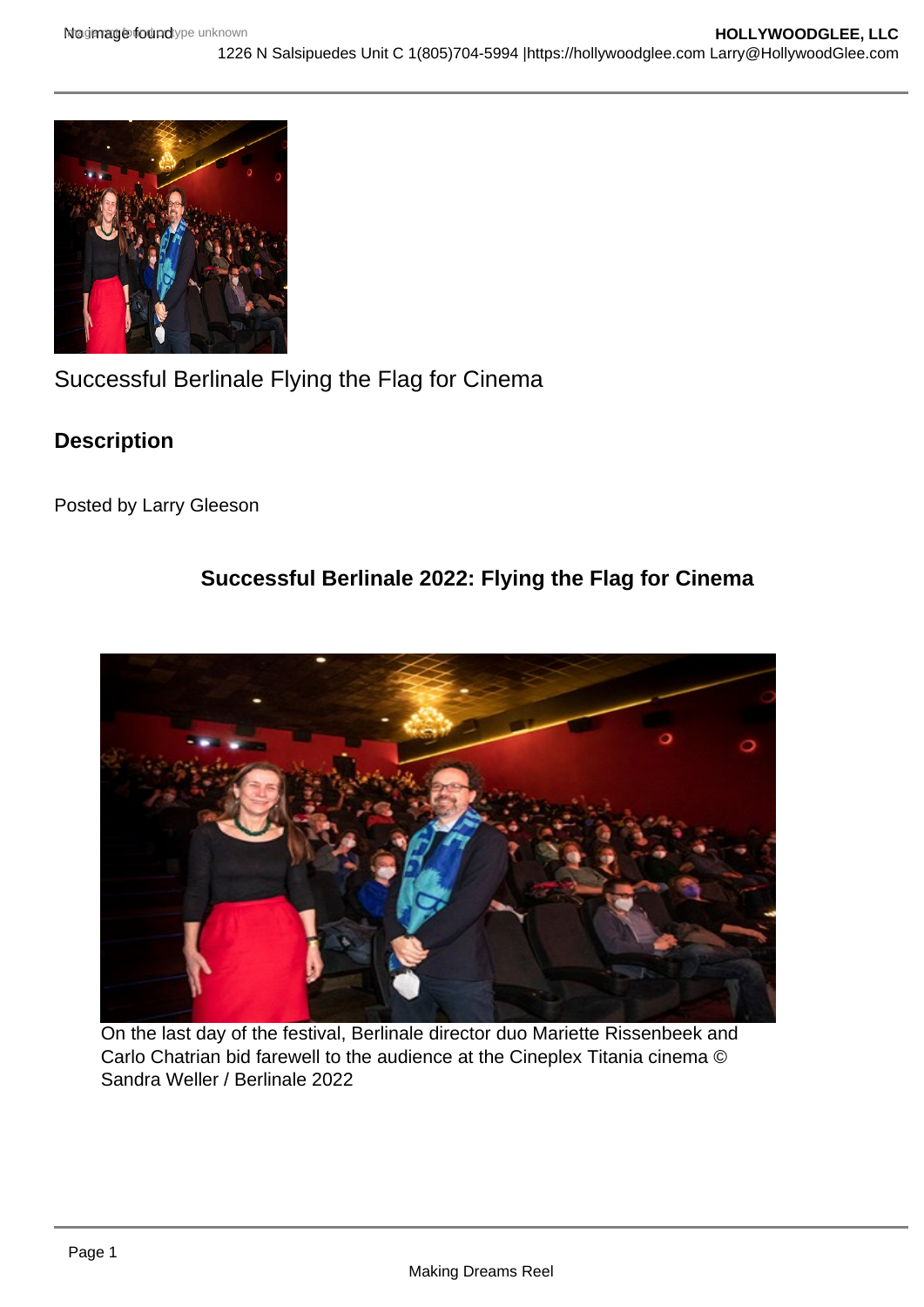The 72<sup>nd</sup> Berlin International Film Festival wrapped successfully with numerous audience screenings. On the last day of the festival, Berlinale director duo Mariette Rissenbeek and Carlo Chatrian bid farewell to the audience at the Cineplex Titania cinema (former Titania-Palast) – the very setting in which the festival was held for the first time in 1951.

Despite the ongoing pandemic, the Berlinale 2022 was able to take place as an in-person festival in compliance with a strict hygiene and security concept, and the organizers were delighted with the lively interest shown by the public and trade visitors. Due to the pandemic, only 50 percent of seats in the cinemas were occupied. This stipulation was enthusiastically accepted and a total of 156,000 tickets were sold. The Berlinale also took to the spotlight as a media event.

Iris Berben featured on the Red Carpet and Big Screen at the 2022 Berlinale Opening Gala (Photo c Berlinale)

The 2022 festival took place in a different format: From February 10 to 16, film teams from abroad presented their films to the public and accredited audiences at the premieres.

On the evening of February 16, the festive [Award Ceremony](https://hollywoodglee.com/wp-content/uploads/2022/02/berlinale-awards-20221.pdf) festive took place in the Berlinale Palast, culminating in the presentation of the Golden Bear to Alcarràs (director: Carla Simón). From February 17 to 20, the public had an opportunity to see the Berlinale films in repeat screenings during the "Publikumstage" ("audience days").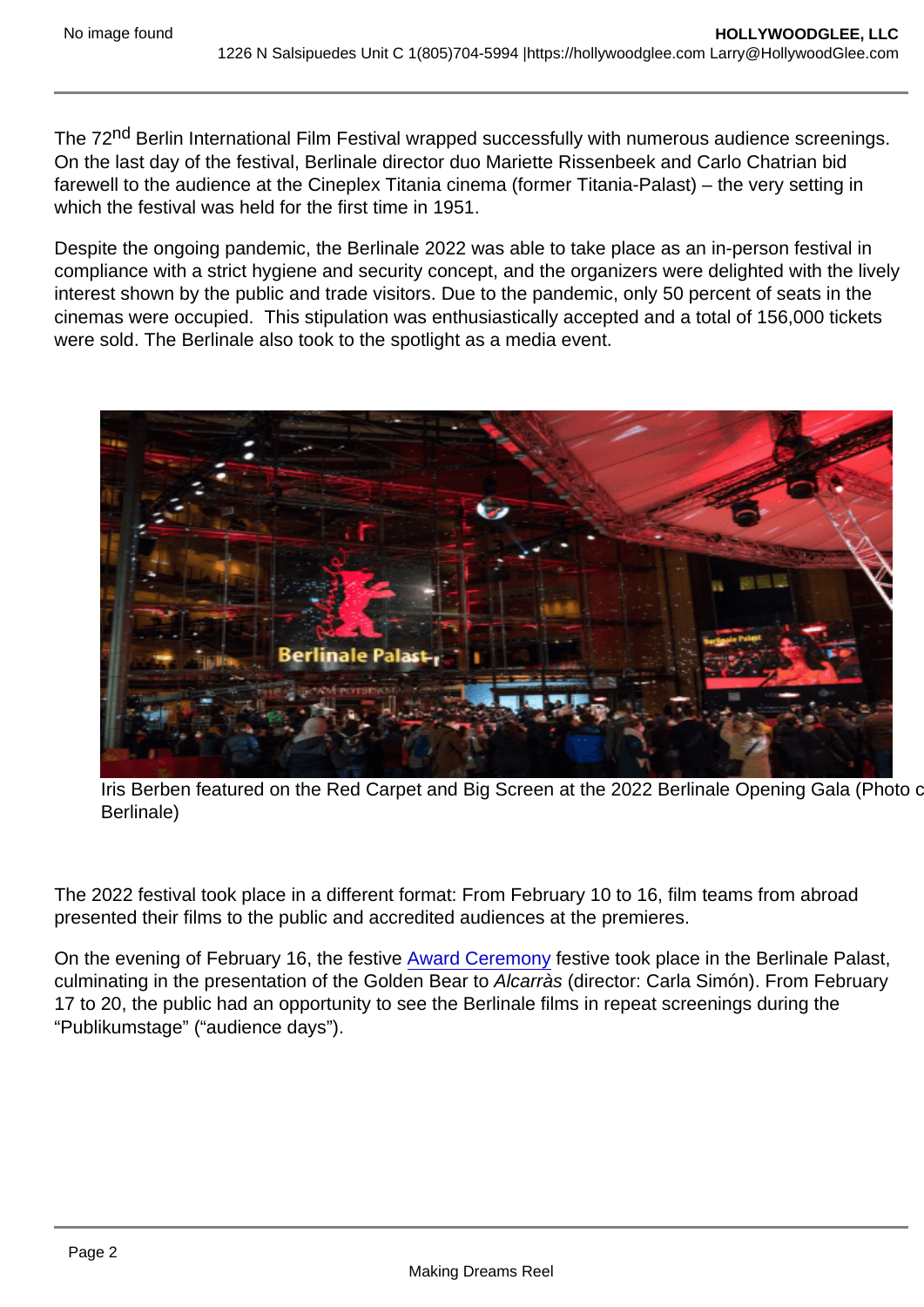Carlo Chatrian, left, and Mariette Rissenbeek

"The successful conclusion of the Berlinale 2022 gives us great pleasure and confidence for the future. Sharing a cultural experience is possible even in times of pandemic; indeed, it becomes especially important then. We intended to fly the flag for cinema with this year's festival, and we were thrilled to receive so much support for this from audiences and filmmakers alike," commented Mariette Rissenbeek and Carlo Chatrian.

While the festival was able to take place in person, the European Film Market (EFM), the Berlinale Co-Production Market, Berlinale Talents, and the WCF Day of the World Cinema Fund were realized primarily as online formats.

At the WCF Day on February 16, 2022, the panels and discussions focused on the development of funding and decolonization strategies. With its differentiated funding program, the World Cinema Fund has been working to promote cultural diversity, cooperation, sustainable development, and the promotion of cinema in regions with weak film infrastructures since 2004, and thus aims to contribute to the democratization of international filmmaking.

Check out the recording of WCF Day 2022!

In addition, 1,438 pre-arranged and specially planned individual meetings with interested co-producers and financiers took place at the Berlinale Co-Production Market for the feature film and series projects selected in 2022. Three cash prizes were awarded to new projects. The pitching events "Co-Pro Series" and "Books at Berlinale" as well as the talk formats were also very popular with the 574 participants. Alcarràs by Carla Simón was the second former Berlinale Co-Production Market project to win the Golden Bear. In 2019, the project had already won the Eurimages Co-Production Development Award.

The online edition of the European Film Market (EFM) of the 72nd Berlinale came to a successful conclusion on February 17 and Berlinale Talents also looked back on a successful 20th-anniversary